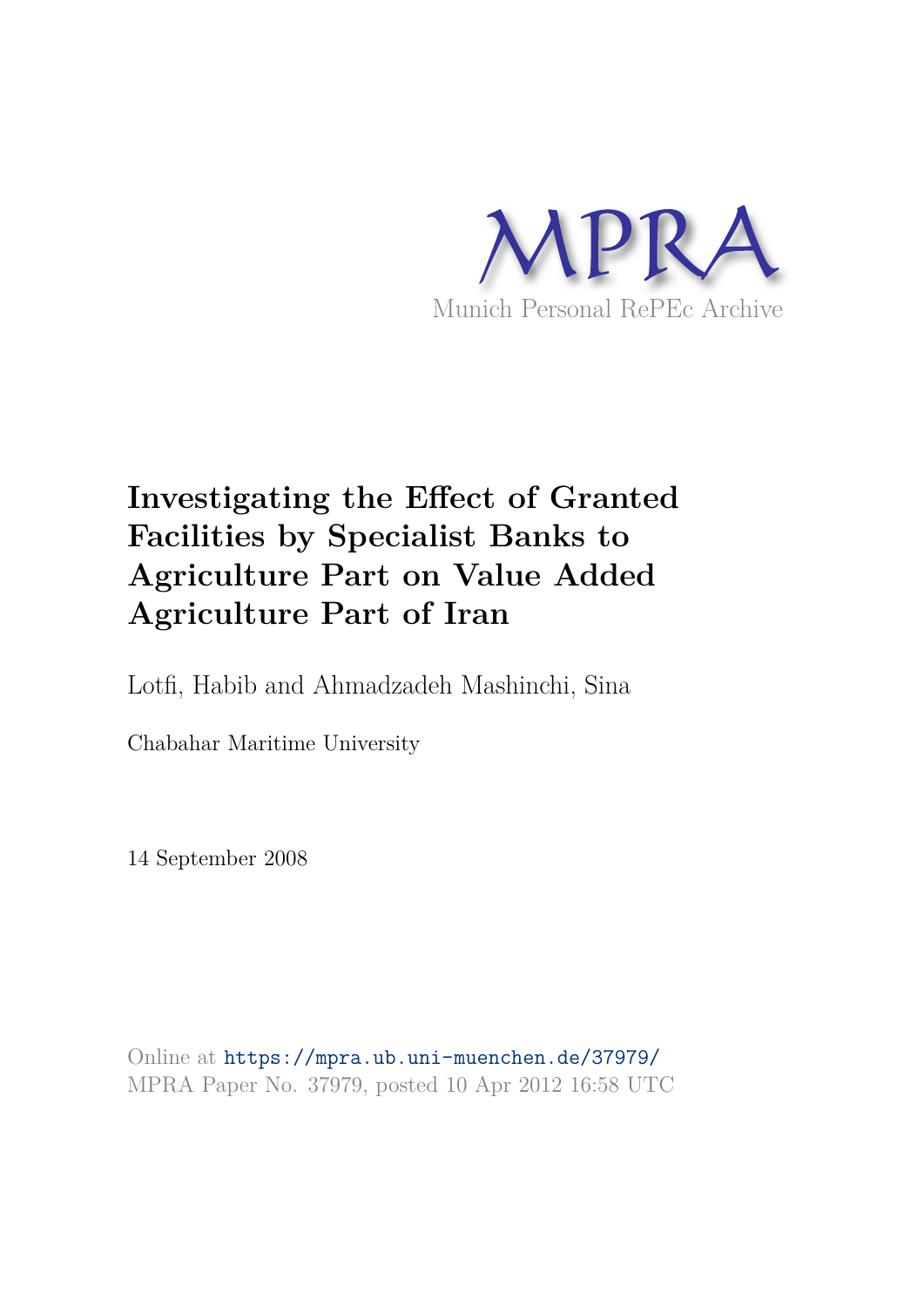American-Eurasian J. Agric. & Environ. Sci., 2 (Supple 1): 145-150, 2008 ISSN 1818-6769 © IDOSI Publications, 2008

## **Investigating the Effect of Granted Facilities by Specialist Banks to Agriculture Part on Value Added Agriculture Part of Iran**

<sup>1</sup>H. Lotfi and <sup>2</sup>S. Ahmadzadeh-Mashinchi

<sup>1</sup>Department of Agricultural Economics, Islamic Azad University, Ilkhchi branch, Ilkhchi 5173734991, Iran <sup>2</sup>Department of Agricultural Economics, Chabahar Maritime University, Chabahar, Iran

**Abstract:** Iran's agriculture part is one of the areas that can have an important effect on the growth of country's economy. Concerning this, variables that can increase value added agriculture have been concentrated on and the government is supporting them. One of these policies is granting loanable facilities from specialist banks to agriculture part, which was in the specialist banks agendum during last years. In this study, the relation between granted facilities to agriculture part and value added investigated. According to results, the correlation between these two variables verified during the research period (1991-2003).

**Key words:** Loanable facilities % Agriculture part % Value added % Economic growth

economy to an independent one is paying attention to supports is to increase the value added in this part. non-oil based economical parts and developing them. It is clear that if these actions cannot at last increase the To achieve this, during recent years, in order to support vale added, the resources will be useless. In such an agriculture parts, granting loanable facilities to economical occasion, comes out a question that how far paying these parts as a tool for their growth and development is on facilities have been useful and been able to raise the value the agenda of the specialist banks. On the other added. The first question is as "Is there a meaningful hand, considering climatic conditions available human relation between granting loanable facilities to agriculture sources, developing agriculture parts seems to be able to part by the specialist banks and the value added in this play an important role in the economical growth of the part?" Further more, if there is a relation, how the amount country [1]. and the direction (direct or reverse) are. This article tries

To gain the growth of the agriculture part in this to find an answer from a scientific aspect [3-5]. situation, the factors affecting the efficiency of this part To discover the necessity of doing research in this studied to find ways to improve the efficiency of the field, a few points suggested finding out the effect of agriculture part [1]. Present article tries to study the effect granted facilities to the agriculture part helps economical of loanable facilities given to agriculture part on the value programmers find a suitable program for supporting added in this part between years 1991 to 2003. policies and used in programming the global economical

Considering the limitation economical resources and policies [6-9]. conditions, allocation of the resources in the best way The main target of this research is to study the effect and spending them in the most efficient way seems to be of granted facilities on the value added in the agriculture necessary to pay back the maximum profit to the country. part. The secondary target is to establish the relation To reach economical independence through the 5-year between the granted facilities to the agriculture part and economical development programs, one of the parts that the economical growth of the country, minding that the supported by the government is the agriculture part. The rise of the value added in the agriculture part leads to the government supports agriculture part by using different economical growth of the whole country.

**INTRODUCTION** policies such as paying loanable facilities, guaranteed buying of the agricultural products [2-4].

One of the fields of moving from an oil-based Doubtless the main goal of these policies and

**Corresponding Author:** Mr. Habib Lotfi, Department of Agricultural Economics, Islamic Azad University, Ilkhchi branch, Ilkhchi 5173734991, Iran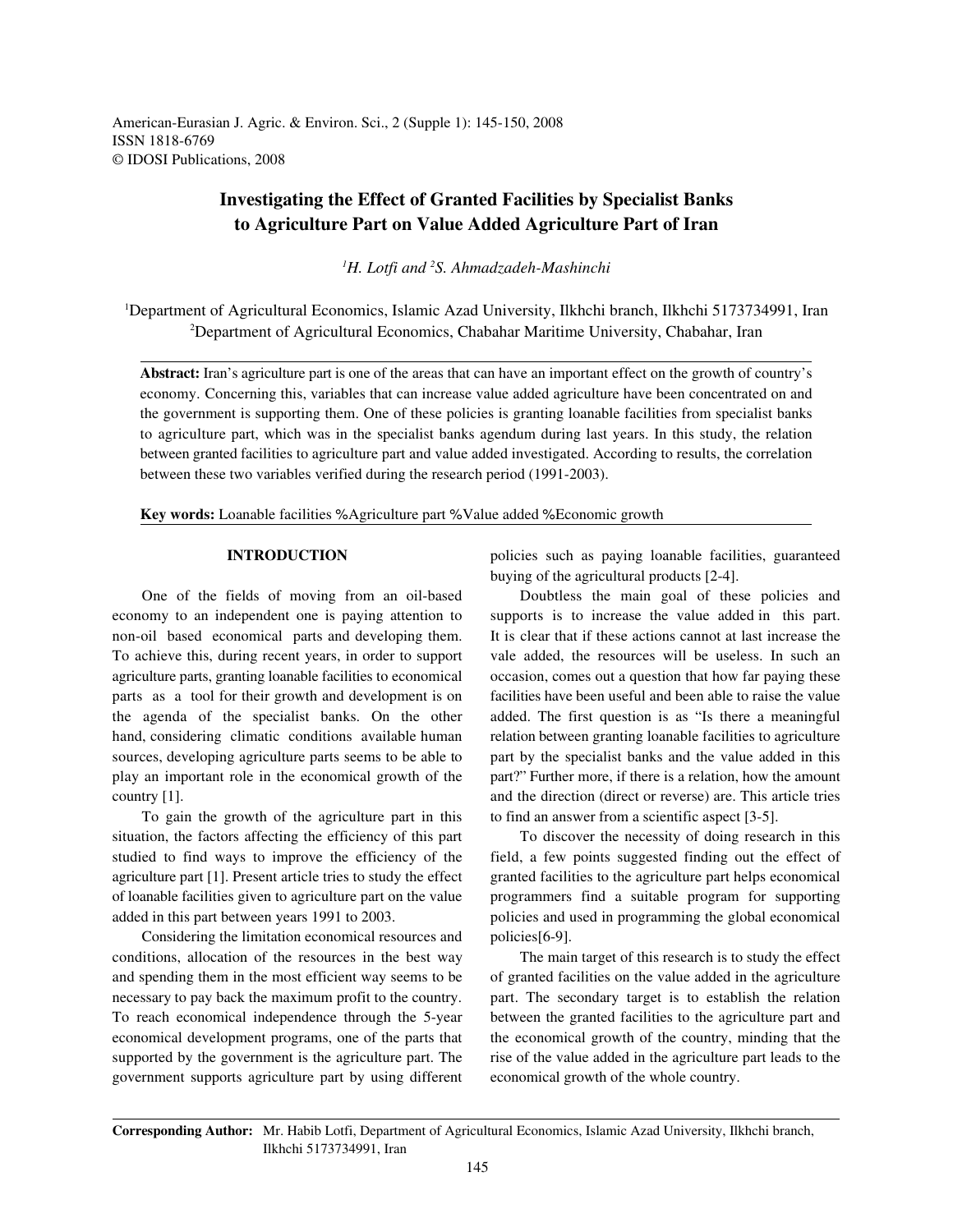**Gathering Information and Analysis Method:** Required information for the research gathered with the "documentary analysis" method using the Central Bank reports the national statistics yearbooks and statistics released by ministry of Jahad-E-Keshavarzi.

**Research Method:** In the present survey in order to avoid incorrect regressions, firstly all the variables used in the research examined for being stable. Then using multimode linear model and OLS method and Eviews software, we start the regression.

### **Introducing Variables:**

- C Value added- Value added in the agriculture part is the Dependent variable of the model
- C Granted facilities to the agriculture part by specialist banks- Based on the government's policies, specialist banks must give special loans and facilities to economical parts every year. In this research, the amount of granted facilities to the agriculture part considered as one of the independent variables of the model.
- C The amount of the export of the agricultural products- noticing the relation between export and the growth of each part, the amount of the export of the agricultural products considered one of the other independent variables.

Paying attention to country's economical situation, foreign exchange too, is one of the variables that con affect other economical variables. Having a short glimpse on the vacillation of the rate of foreign exchange during research era and in order to gain real and scientific results, this variable considered one of the independent ones.

**Theoretical Basis and the Research Backgrounds:** In connection with the factors affecting the variables of the agriculture part and the variables of its subdivisions, these five common models used:

- C B.A. Johnson and H.E. Striner model
- C G.D. Szakasit model
- C Gobb Douglas model
- C Transcendental model
- C Simple Linear model

**MATERIALS AND METHODS** It is necessary to note that in Johnson and Szakasit models the available investing in the agricultural researches used as the only production factor. but in Gobb Douglas, Transcendental and Simple Linear models this variable is considered one of the production factors along with the other factors(work and capital) and in fact this is the main reason of the separation of the Johnson and Szakasit models from the other three.

> **Johnson and Striner Model:** In 1961, Johnson and Striner, using their model, showed that there is not only a correlation, but also a cause and effect relation between per capita production and GNP percentage allocated to research. The model is like this:

$$
Pc = a R b
$$

Where, Pc: Per capita national gross production and R is the Ratio of research costs to national gross production.

**Szakasit Model:** Szakasit's study was comparing per capita research costs with per capita GNP IN 1962. His model is:

$$
Pc = a (Rp) b
$$

Rp: per capita Research costs

**Gobb Douglas Model:** Agricultural economists estimate Gobb Douglas's production function for each of the potential production processes that contain transferring factors to agricultural production. This model described like this:

$$
y = a \times 1a1 \times 2a2 \times 3a3
$$

Where, y: amount of production and  $x1$ ,  $x2$  and  $x3$  are factors used in production.

**Transcendental Model:** In 1950th Hocking, Carter and Halter, three economists introduced a production function called "Transcendental model" which shows each factor's production traction as its function. Doing this we can find out that in each period with certain amount of production, which stage the consumption of each factor is in. The model is:

$$
y = a x_1^{a_1} x_2^{a_2} e^{y|x|} + y^{2x_2}
$$

Where, y: amount of production and  $x1$ ,  $x2$  are factors used in the production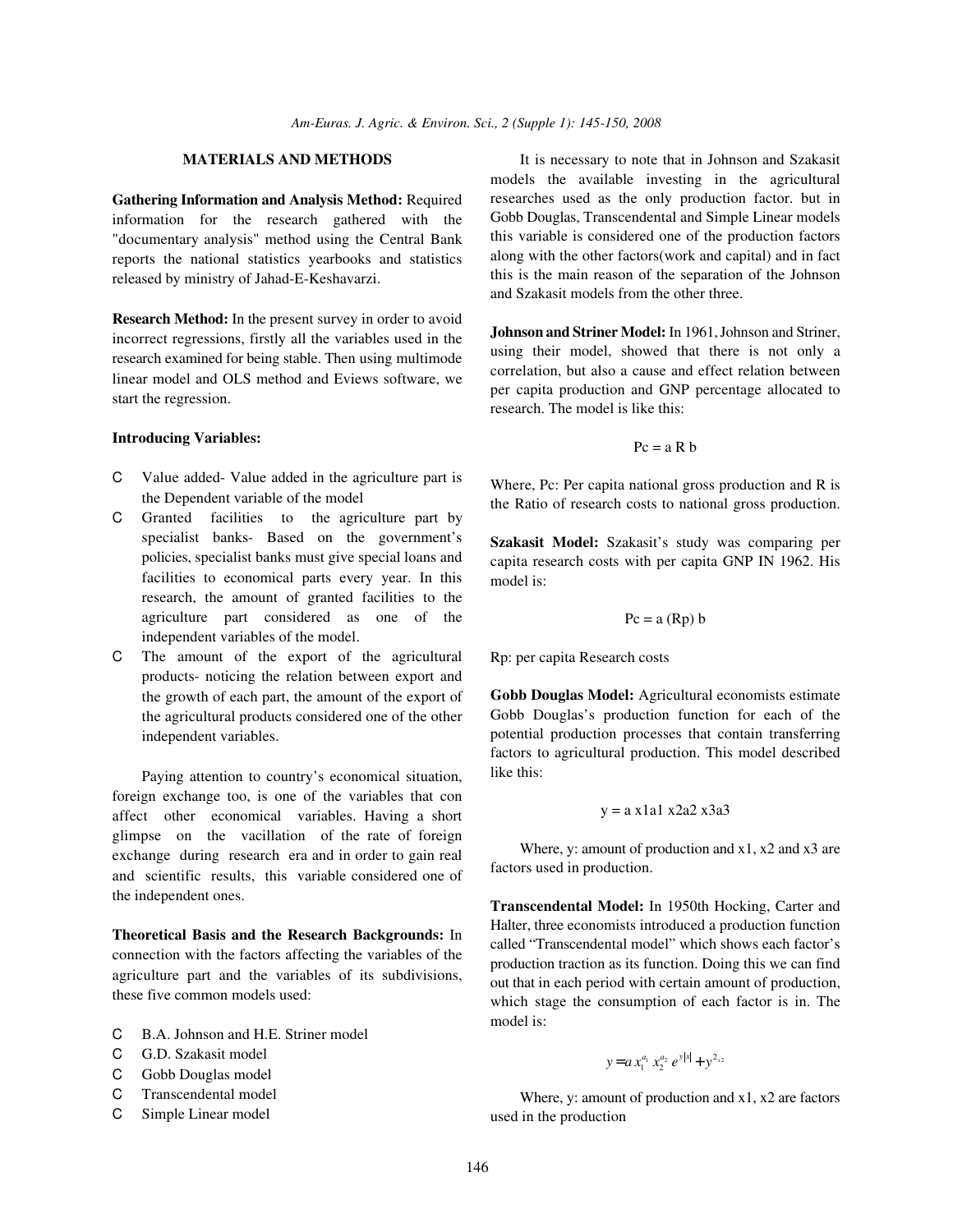model used when the data is statistically valid enough. Steps of estimating the effect of agricultural research costs on the value added in this part, farming subdivision and some of the farming products:

**Step 1:** Using the 5 mathematical models(Johnson and Striner, Szakasit, Gobb Douglas, Transcendental and Simple Linear models) the effect of agricultural and natural resources research costs on the value added in this part during 1966 to 1998 was studied. In these models, the Dependent variable is the value added in this part and the independent ones are: workers in the agriculture part, physical capital inventory and agricultural and natural resources research budgets. From the five mentioned models, Simple Linear model does not qualify because it is not statistically valid enough, while the other four do. The results are stored in table 5. It reminded that Johnson and Striner, Szakasit and Gobb Douglas models estimated with two time pauses and the transcendental model without any pauses. Noticing the fact that, it seems impossible for the research costs to impress the agriculture part with no pauses, transcendental model (which estimated without any pauses) cannot be the fittest one despite its high F, R2 statistics. In addition to this, the coefficient of LNLK variable has 85% statistic validity whereas all coefficients in the other models have more than 99% statistic validity. Consequently, among the three remaining models (Johnson and Striner, Szakasit and Gobb Douglas) all of which are statistically valid, the Gobb Douglas model chosen as the fittest because of its high F, R2 statistics compared to the other two.

In Gobb Douglas model for 1% increase of the agricultural and natural resources research costs, there will be 18% increase of per capita value added after 2 years and this shows the positive effect agricultural research costs on the per capita value added in this part. Besides, in this model there will be approximately 19% rise in the per capita value added for  $1\%$  rise of the physical capitals, after 2 tears, so we can draw the conclusion that the effect of physical capitals on the per capita value added in the agriculture part is more than per capita research costs. Further, noting that per capita value added shows the mean productivity of the work force, we can say that the effect of per capita agricultural and natural resources research costs is positive. On the other hand, the preference of the Gobb Douglas model to Johnson and Striner and Szakasit models indicates that, using research capitals along with the other production factors (work force and physical capitals) is better than using them as the only production factor.

It is essential noted that multivariable Simple Linear Also in this step, each of the models that did not qualify estimated with 1 to 5 year pauses. the result shows that, with expansion of the pauses (in long term), the effect of research costs on the value added is enlarged, but because the F,R2 have the maximum value in 2-year pause, it is accepted as the most appropriate one.

> **Step 2:** Using the mentioned models, the effect of farming subdivision research costs on the amount of production in this subdivision during 1971 to 1999 has studied. Dependent variable is the amount of agricultural products and the independent ones are the area being cultivated, agricultural research budget and the amount of fertilizer and pesticide used. Transcendental and the Simple Linear models do not qualify for estimation because are not statistically valid, but the others do and all of them estimated with 1-year pauses. The Gobb Douglas model was decided to be the best one because of its F,R2 values. The results showed in table 6.

> In Gobb Douglas model each 1% rise in the agricultural research costs leads to 5% rise of production, which shows the positive effect of agricultural research costs on the production. Further more, each 1% rise in the area being cultivated leads to 54% and each 1% rise in the amount of fertilizer and pesticide used leads to 35% rise of production, so area, fertilizer and pesticide are more effective than research costs.

> **Step 3:** The effect of research costs on some of agricultural products such as wheat and barley, rice and oleaginous grains in 1978 to 1998 on the each one's production that surveyed in this step. The dependent variable is amount of the products and the independent ones are the area being cultivated and research budget for each of the products. Here too, Transcendental and Simple Linear modes do not qualify for estimating because of not being statically valid, on the contrary with the others and the Gobb Douglas model was deduced to be the fittest one for its F,R2 values. The results shown in tables 7-9.

> Each 1% rise in the cereals (wheat and barely), after 3 years, the production meets a rise of 26% and each 1% rise in the area leads to 9% rise of production. Likewise, each 1% rise in the research costs of rice, after 4 years leads to 12% rise of its production, whereas each 1% rise in the area of this product leads to nearly 88% rise of production.

> Finally, each 2% rise in the research costs of oleaginous grains, after a year, leads to nearly 39% rise of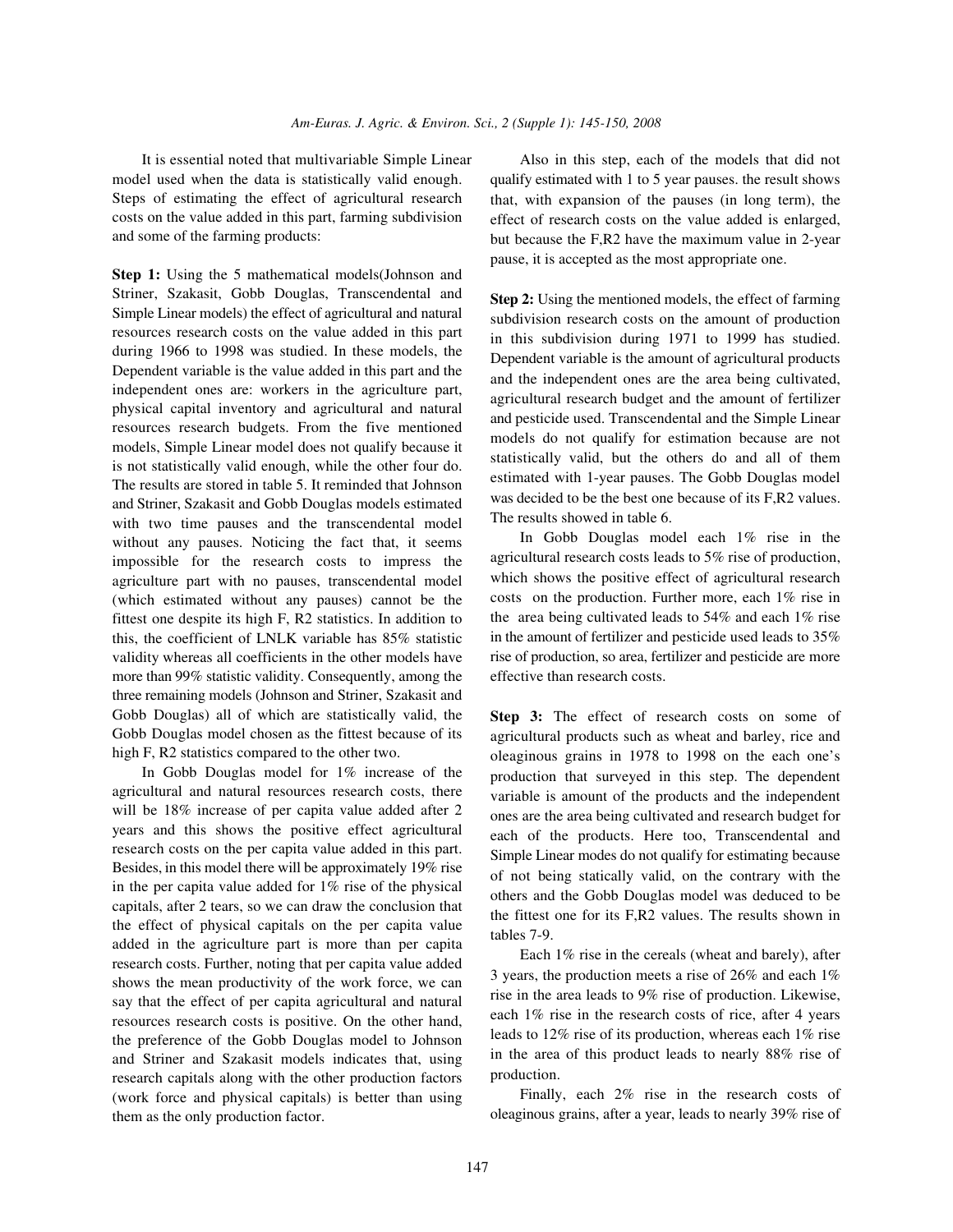production, whereas each 1% rise in the cultivated area of **RESULTS AND DISCUSSION** these products leads to nearly 63% rise of production. Therefore, it suggested that the effete of each product's After collecting information and required data, research costs on its amount of production is positive and regarding the theoretical bases and the conducted study, the cultivated area is more effective on production than the main model introduced this way: research costs. In a survey [9], these matters brought up:

In this research, done in three steps, the effect of research costs on the amount of production studied. In the first step, the effect of agriculture part and natural Where, resources research costs on the vale added in this part VAG: Value added in aGriculture part was studied using the 5 mathematical models during years GF: the amount of Granted Facilities 1966 to 1998. The results describe the Gobb Douglas as XA: eXport Amount of agricultural products the best model. EX: foreign EXchages' rate (US dollar)

According to this model, each 1% rise in the per capita research costs, after 2 years, leads to 12% rise of As it is obvious in the table, granted facilities to number of pauses, the effect of investments on the value 1991 (Table 1 & Figures 1 and 2). added rises too, but noticing the R2 statistics, the model The data estimated with the Eviews program and was found to perform in the best way with 2 pauses. In least squares method. In estimating stable variables, the another step, the effect of these costs on one of the most classic hypotheses and existence of short and long-term important agricultural subdivisions, farming, examined relation between the variables examined. Knowing that the using now familiar models in years 1972 to 1998. research model does not have any problems, we explain Investigations proved that Gobb Douglas model is the the estimated coefficients on the base of the Table 2. best one to use. Moreover, the traction of the research As it is clear, variables' coefficients in reliance costs is around 5%. It shows that each 1% rise in the level of 5% are meaningful and analyzed. The modified research costs, after 1 year, leads to 5% rise of the R2 shoes that more than 99% of mutation of the production in this subdivision and the effect of cultivated dependent variable, depends on the selected area and using fertilizer and pesticides on increasing the independent variables. farming production is more than research costs.

Finally, in the last step of the examining the effect of research costs on the amount of production, the effect of these costs on some of agricultural products such as cereals, rice and oleaginous grains was studied using the 5 models. According to the results of Gobb Douglas model (which, is proven the best), the cultivated area is more effective on increasing the production than their research costs. In all three steps, the minor tractions of production factors (per capita physical and research capital and cultivated area) is less than 1, which indicates that their final production will be less than the mean production. In other words, the actual products of the mentioned factors are less than their potential products. The reason is that, in the agriculture part, not much use of the per capita physical and research capitals and the area being cultivated made.

$$
VAG = B1 GF + B2 EX + B3 XA + U
$$

per capita value added in this part, which indicates that, agriculture part by the banks, is growing all the time. the effect, is positive. In addition, because doing research Therefore, this number has reached 28769.3 million Dollars in the agriculture part shows its results in a several years in 2003, which was 956.9 in 1991.On the other hand, the time, the Gobb Douglas model estimated with different value added in the agriculture part has increased too and pauses. The results showed that with the rise of the has reached 127578 million Dollars in 2003, from 7472 in

|  | Table 1: The process of granting facilities (from a statistical point of view) |  |  |  |  |  |  |
|--|--------------------------------------------------------------------------------|--|--|--|--|--|--|
|--|--------------------------------------------------------------------------------|--|--|--|--|--|--|

|      | Granted facilities | Value added in agriculture part |  |  |  |
|------|--------------------|---------------------------------|--|--|--|
| year | (million dollar)   | (million dollar)                |  |  |  |
| 1991 | 9.56               | 7472                            |  |  |  |
| 1992 | 1300               | 10719                           |  |  |  |
| 1993 | 1752.1             | 13696                           |  |  |  |
| 1994 | 2019               | 17536                           |  |  |  |
| 1995 | 3362               | 29859                           |  |  |  |
| 1996 | 3695.2             | 38479                           |  |  |  |
| 1997 | 5288.2             | 42327                           |  |  |  |
| 1998 | 6791.1             | 59257                           |  |  |  |
| 1999 | 8055.1             | 64151                           |  |  |  |
| 2000 | 10664              | 75229                           |  |  |  |
| 2001 | 16488.1            | 82885                           |  |  |  |
| 2002 | 22607.6            | 105745                          |  |  |  |
| 2003 | 28769.3            | 127578                          |  |  |  |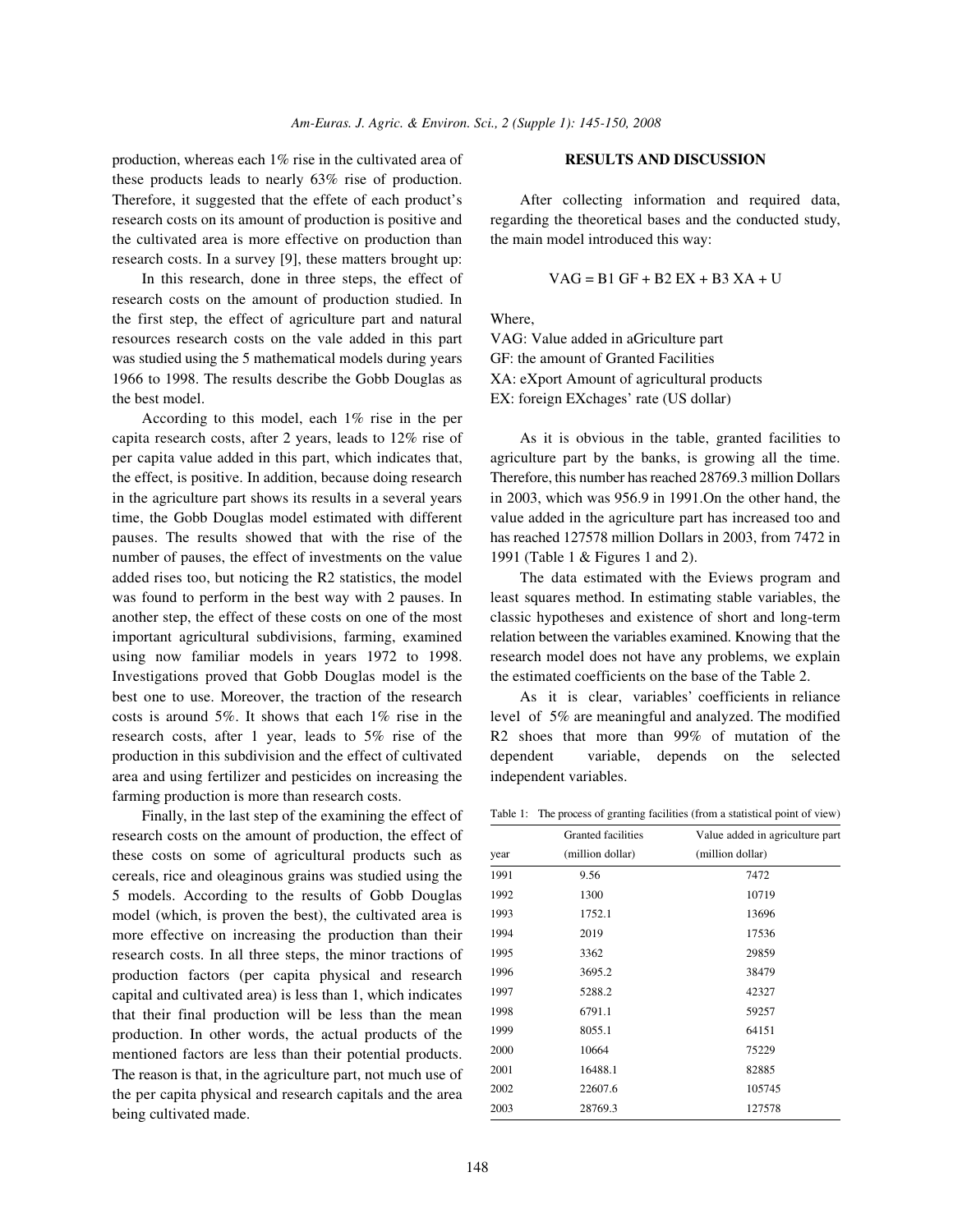



Fig. 1: The process of mutations of variables from 1991 to 2003 (Y column is Granted facilities)



Fig. 2: Value added in agriculture part from 1991 to 2003

In addition, noting the D.W value there is not selfcorrelation in the model. Moreover, from the variance anisotropy point of view and considering the results of Right test, there is no problem in the estimated model. The research results states that there is correlation between granted facilities to the agriculture part and the value added in this part. therefore the estimating coefficient for this variable is 2.78 and the effect of the related t is 16.69, in other words, estimation coefficients of the variable indicates that with a change of one unit in the amount of the granted facilities, the value added meets an increase of 2.78 in the straight direction. It means that, one unit rise of the amount of granted facilities to the agriculture part by the specialists banks results in 2.78 rises of the value added in this part. Taking the above points into consideration, the main theory of this research confirmed that there is a positive correlation between granted facilities to the agriculture part and the value added in this part.

Results showed that there is a direct relation between the rate of foreign exchanges and the value added in the agriculture part. So that the estimating coefficient for this

| Table 2: Estimated coefficients in this study |             |              |            |                       |             |          |  |  |  |  |
|-----------------------------------------------|-------------|--------------|------------|-----------------------|-------------|----------|--|--|--|--|
| Dependent Variable: VAG                       |             |              |            |                       |             |          |  |  |  |  |
| Method: Least Squares                         |             |              |            |                       |             |          |  |  |  |  |
| Date: 08/19/05 Time: 23:12                    |             |              |            |                       |             |          |  |  |  |  |
| Sample: 1991 2003                             |             |              |            |                       |             |          |  |  |  |  |
| Included observations: 13                     |             |              |            |                       |             |          |  |  |  |  |
| Variable                                      | Coefficient |              | Std. Error |                       | t-Statistic | Prob.    |  |  |  |  |
| GF                                            | 2.781384    |              | 0.166560   |                       | 16.69904    | 0.0000   |  |  |  |  |
| EX                                            | 5.385803    |              | 0.339724   |                       | 15.85346    | 0.0000   |  |  |  |  |
| R-squared                                     |             | 0.992450     |            | Mean dependent var.   |             | 51917.92 |  |  |  |  |
| Adjusted R-squared                            |             | 0.991763     |            | S.D. dependent var.   |             | 38081.81 |  |  |  |  |
| S.E. of regression                            |             | 3456.205     |            | Akaike info criterion |             | 19.27437 |  |  |  |  |
| Sum squared resid                             |             | $1.31E + 08$ |            | Schwarz criterion     |             | 19.36128 |  |  |  |  |
| Log likelihood                                |             | $-123.2834$  |            | F-statistic           |             | 1445.859 |  |  |  |  |
| Durbin-Watson stat                            |             | 2.299302     |            | Prob(F-statistic)     |             | 0.000000 |  |  |  |  |

variable is 5.38 and the effect of the related t is 15.85, so that a change of one unit in the rate of foreign exchanges, the value added in the agriculture part meets an increase of 5.38 in the straight direction. Noting that the estimation coefficient for amount of export of the agricultural products was meaningless, this variable omitted from the main model.

The relation between granted facilities to the agriculture part and the economical growth of country Based on surveys done on the agriculture parts share of the economical growth of country, there is a relation between the growth of agriculture part and the growth of country. Therefore, the variables that cause the rise of the benefit in the agriculture part, indirectly, cause economical growth of country. Granted facilities to the agriculture part, too, is one of the variables that can indirectly and through raising the value added in the agriculture part, help the economy of country grow. So considering the results of this research, supporting agriculture part leads to positive effects on country's economy.

**Suggestions for Future Policies:** According to results, which indicates the existence of a positive correlation between the granted facilities to agriculture part by specialist banks and the value added in this part? Results also showed considering nonexistence of proportional advantage in industry part (one obvious example is supporting country's automobile industry and the weak quality and the high price of the native cars compared to global ones) the importance and necessity of supporting agriculture part becomes more and more clear.

The suggestions for future programming practical policies are: